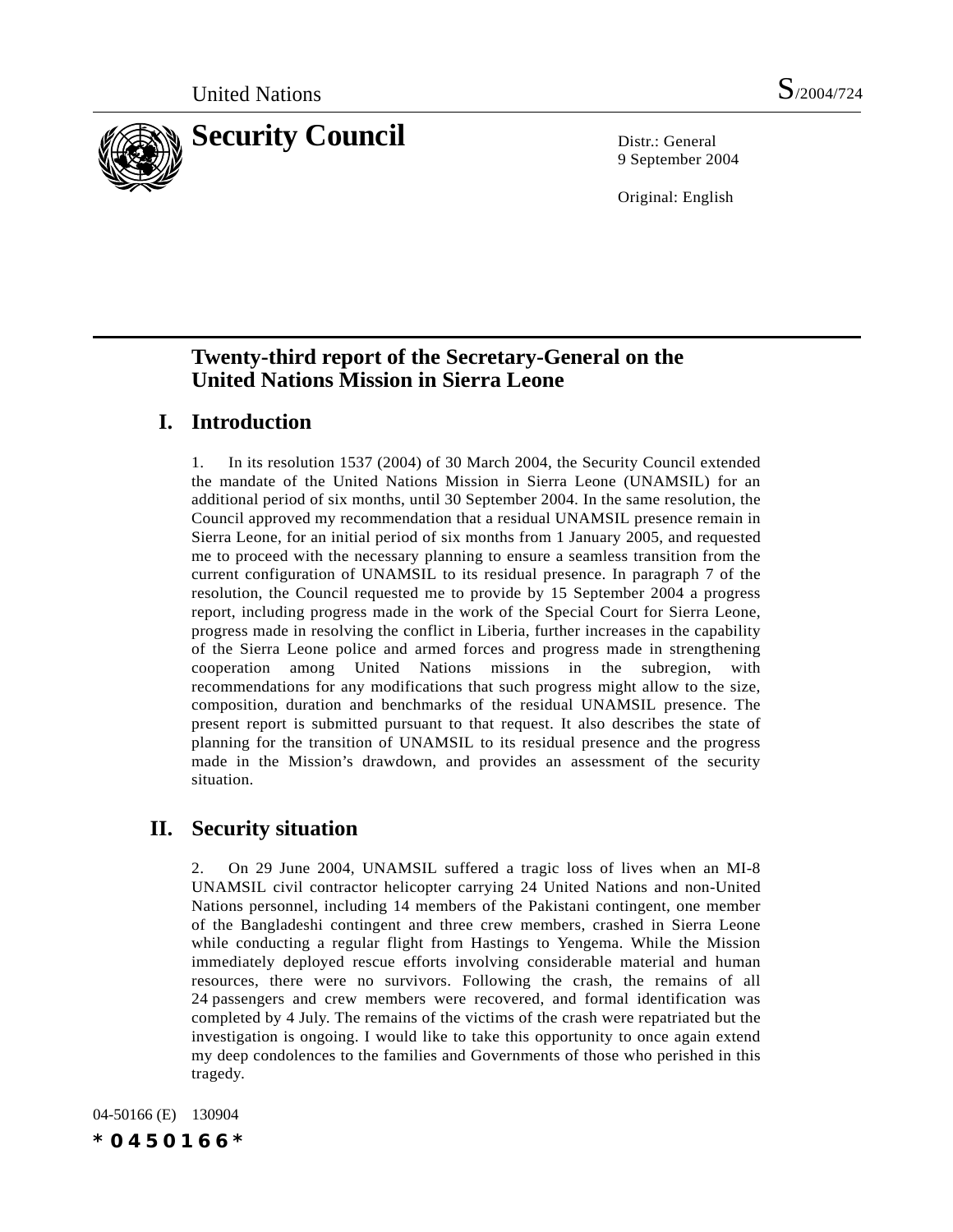3. During the period under review, the overall security situation in Sierra Leone remained generally stable, which facilitated the further consolidation of the peace process. This stability has enabled UNAMSIL to proceed with its drawdown, and to hand over primary responsibility for security in the Eastern province to the Government of Sierra Leone on 4 August. The Government of Sierra Leone and UNAMSIL have continued to hold joint weekly meetings within the framework of the National Security Council Coordinating Group to evaluate the security situation. The Mission has also continued to monitor the effectiveness of the district and provincial security committees established by the Government that provide a framework for cooperation among the Sierra Leone police, the Republic of Sierra Leone Armed Forces (RSLAF) and the local authorities on security matters. The provincial security committees have functioned more effectively than the district committees, and the Government is expected to take steps to improve the performance of these important entities.

4. Since my report to the Security Council of 6 July 2004 (S/2004/536), the relationship between RSLAF and the Sierra Leone police has improved. Indeed, there are encouraging signs that the leadership of both RSLAF and the Sierra Leone police are taking measures to improve mutual collaboration. In a joint communiqué issued on 9 August, the Inspector General of Police and the Chief of the Defence Staff reaffirmed their commitment to ensuring greater cooperation between the two forces.

5. There have been no significant security threats against the Special Court for Sierra Leone since it commenced trials on 3 June 2004. However, there is a concern that, as the trials continue, there could be an increased risk of threats against its staff and facilities by elements hostile to its operations.

6. The situation in Liberia has been gradually stabilizing as progress has been made in the peace process. Nonetheless, the security situation in the border areas remains volatile, with reports of alleged arms smuggling into Liberia from Sierra Leone, possibly aimed at taking advantage of the ongoing disarmament, demobilization and reintegration process in Liberia. In particular, in recent weeks, the Sierra Leone police have prevented attempts to smuggle ammunition into Liberia. The security environment along the border with Guinea is also of concern in the light of reports that some elements of the Guinean armed forces stationed in the area are harassing Sierra Leonean civilians. In this regard, the meeting on 5 August in Conakry between the internal affairs ministers of Guinea and Sierra Leone to seek ways to resolve the boundary dispute in the area of the border town of Yenga was a welcome development. On 2 September, President Tejan Kabbah met his Guinean counterpart, President Lansana Conté, in Conakry to discuss the issue of Yenga. The two Heads of State agreed that the village of Yenga belonged to Sierra Leone in accordance with the 1912 Treaty signed between France and the Untied Kingdom of Great Britain and Northern Ireland. On 6 September, at a meeting between the ministers of interior of Guinea and Sierra Leone held in Guinea, it was agreed that joint investigation and technical committees would be established to prepare reports on the Yenga issue for consideration by the two Governments in the coming weeks.

7. While the overall security environment in the country remains relatively stable, youth unemployment, inadequate private sector growth, spiraling prices of essential commodities and very slow progress in improving the standard of living of the majority of the population remain areas of serious concern. Notwithstanding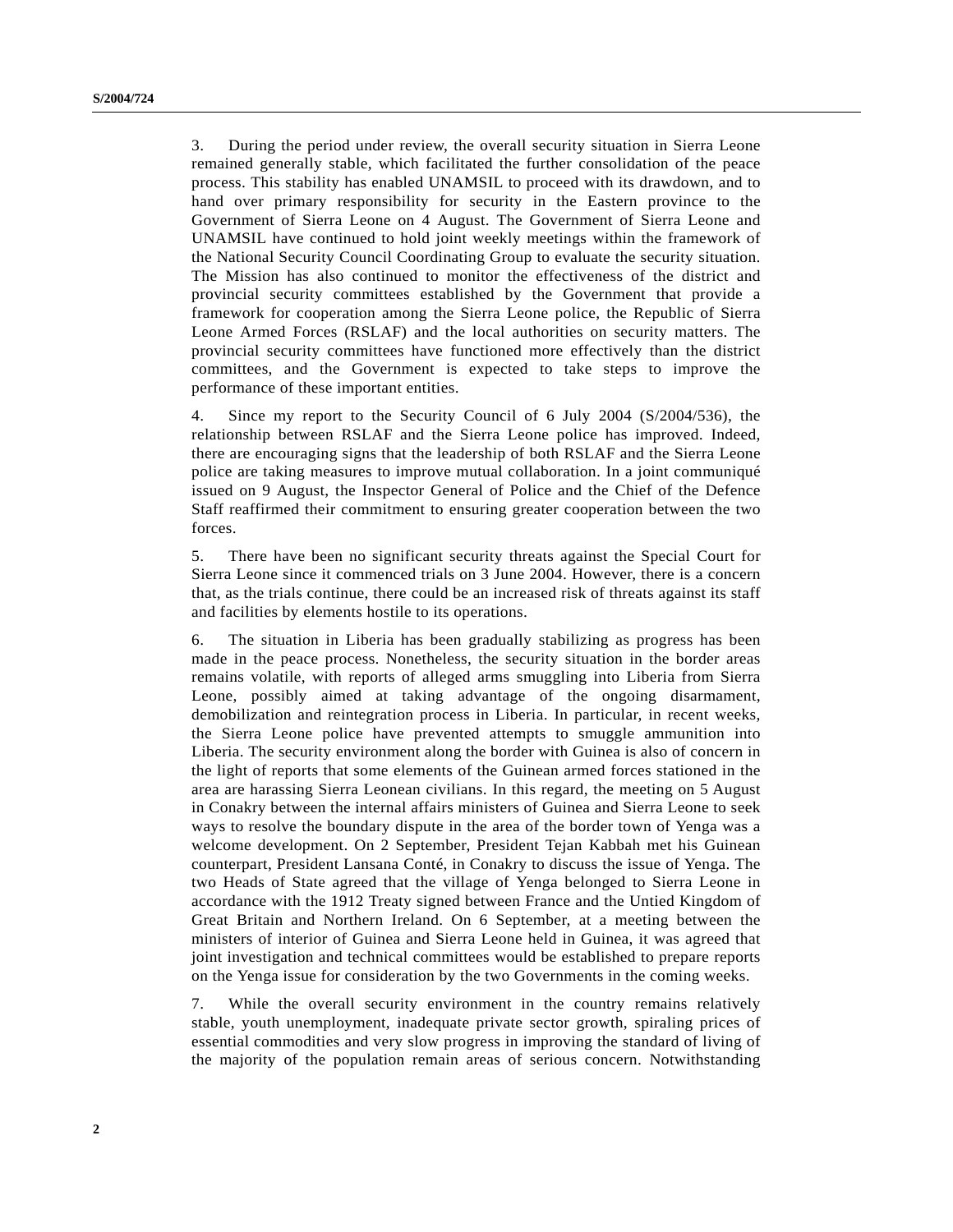these challenges, there has been no major increase in crime or unrest in areas vacated by UNAMSIL troops, although the Mission continues to maintain its presence in most major towns. In addition, UNAMSIL military observers are still deployed in areas vacated by the force. The Mission has also continued to deploy force reserves to areas of potential volatility, such as the Kamakwie area in Bombali district, where there has been a large influx of diamond miners from eastern areas following the discovery of new diamond-mining sites. The United Nations force reserves are also periodically deployed to areas where primary responsibility for security has been transferred to the Government's security forces.

### **III. Implementation of the drawdown plan**

8. The adjusted timetable for the drawdown of UNAMSIL troops, described in section IV of my twenty-second report on UNAMSIL (S/2004/536), remains on track. In August, the Pakistani aviation unit that was based in Hastings, and the Zambian battalion, previously deployed in Tongo, were repatriated. The role of the incoming Ghanaian battalion, which will be deployed in Bo, has been adjusted, with an airmobile company designated as the immediate force reserve and the bulk of the battalion earmarked as the second force reserve. As planned, by the end of December, the strength of the Mission will be reduced to fewer than 5,000 troops, of which some 1,500 military personnel will be retained for up to two months to provide logistical support and a seamless transition to the Mission's residual presence. By the end of February 2005, it is expected that the force strength will be 3,250 troops (including 66 staff officers) and 141 United Nations military observers. The reduction of the military strength will be accompanied by a concomitant reduction of the civilian staff in UNAMSIL in 2004 and 2005.

9. During the forthcoming few months, UNAMSIL is expected to hand over to the Government primary responsibility for security of the western area of the country, the only area that remains under its full responsibility. The Government of Sierra Leone will then have assumed the primary role for security nationwide, with UNAMSIL playing a supporting role by early 2005.

10. The transfer of security responsibility for various areas of Sierra Leone to the Government has been preceded by numerous joint training exercises conducted by UNAMSIL and the Government forces, including joint Sierra Leone police and RSLAF exercises in riot and insurgency control. These ongoing exercises have been focusing on priority areas where improvement in the performance of the Sierra Leonean security services is still needed. In the meantime, together with the Office of National Security, UNAMSIL is planning a joint exercise schedule with the Government security forces to establish and test a national security contingency framework.

### **IV. Planning of the transition to the residual Mission presence and its benchmarks**

11. In its resolution 1537 (2004), the Security Council requested me to provide recommendations for any modifications to the size, composition, duration and benchmarks of the residual UNAMSIL presence. In my report dated 19 March 2004 (S/2004/228), I indicated that the post-UNAMSIL presence would address some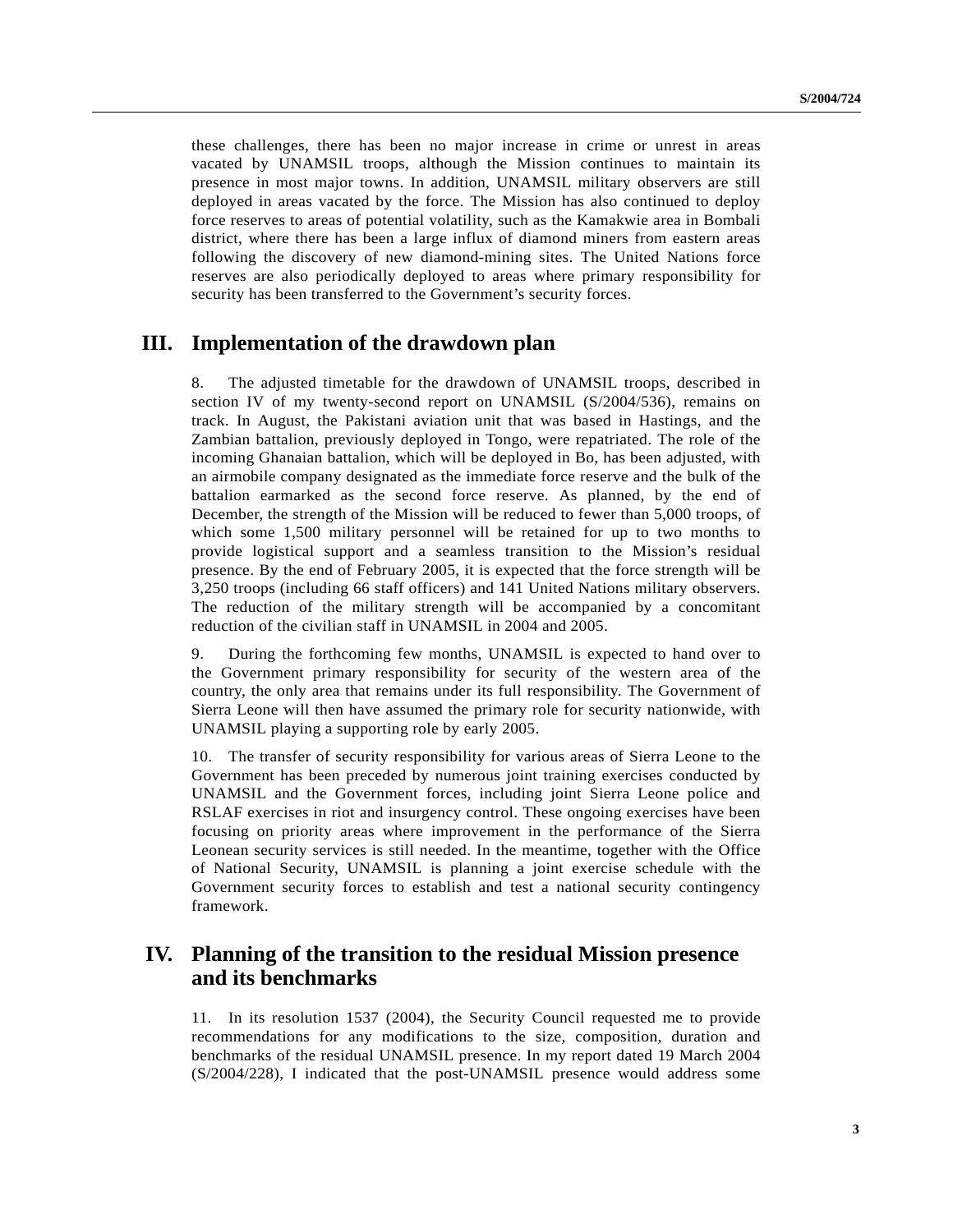remaining core tasks, including assisting the Government of Sierra Leone to effectively assume its responsibilities for the security sector. The report also reiterated that it would be essential to strike a balance between the necessity to transfer primary responsibility for national security to the Government and the need for the United Nations to disengage in a manner that would ensure that the key security benchmarks designed to facilitate long-term security and stability in the country are met.

12. Despite the considerable efforts of the Government and the United Kingdomled International Military Advisory and Training Team (IMATT), several factors continue to hamper the operational effectiveness of both the Sierra Leone police and RSLAF. As was noted in my previous reports, RSLAF is facing serious logistic, communications, accommodation and transport shortfalls, and other challenges. Unless these are adequately addressed, the security sector of the country will not be able to assume full security responsibilities in the future. In the light of these concerns, the attainment by RSLAF of the requisite capacity to assume effective responsibility for ensuring the security of the country against external threats will remain a key benchmark in reviewing the tasks of the residual UNAMSIL presence.

13. Prior to completion of the drawdown of the UNAMSIL military component, which is currently expected by the end of 2005, RSLAF should have developed a realistic and achievable mission that is clearly understood by all ranks. It is recommended that, by that time, the armed forces should have — as a minimum one infantry company per brigade, which would be fully operational, with a full complement of vehicles, radios and the requisite accommodation, and with an ability to deploy within 48 hours into border areas to prevent armed incursions. In addition, a fully operational infantry battalion should be available to deploy with infantry brigades anywhere in the country in support of the Sierra Leone police within 24 hours. The army would also need to establish a reliable military communications system capable of ensuring effective coordination and control of troops deployed nationwide.

14. The Mission will continue to support the Government's efforts to reach these admittedly very ambitious goals, which will need special attention in three main areas. First, Operation Pebu, the military barracks building programme conducted with the assistance of UNAMSIL, must have made significant progress. The completion date for all Pebu projects has now been revised to 2009; however, its two major sites in the eastern province are expected to be completed in 2005, if current funding shortfalls are met in a timely manner. A second challenge is the acquisition of the sorely-needed communications and mobility assets for RSLAF, which would also need generous donor support. In addition, the first training cycle for RSLAF, supported by IMATT, led by the United Kingdom, needs to be completed as expected by November 2005. The attainment of these goals would give RSLAF sufficient capacity in the eastern border areas to warrant the scaling-down of support by the UNAMSIL residual presence.

15. With regard to the Sierra Leone police force, by the end of 2005 it should have completed all planned deployments to the provinces, including the provision of accommodation for its personnel and reorganization of its deployment in the western area; it should attain its planned level of 9,500 personnel, which is expected by mid-2005; and it should ensure that its units are adequately equipped before the withdrawal of UNAMSIL. This is another important benchmark for the UNAMSIL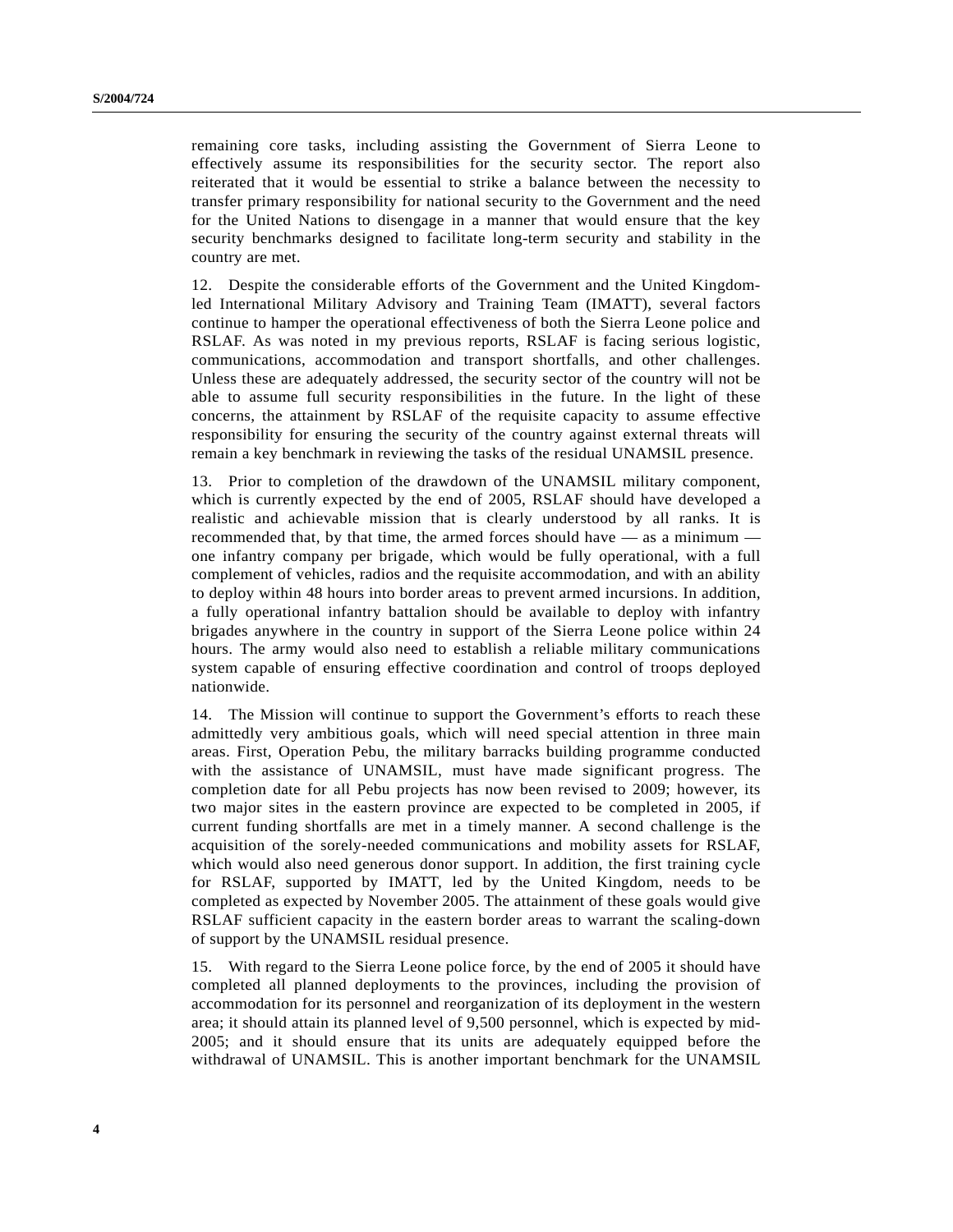residual presence, which will require the retention of some 80 of the 130 United Nations civilian police personnel, who are currently deployed. It is also expected that, by the end of 2004, the Government's provincial and district security committees will be functioning more effectively.

16. The conclusion of the work of the Special Court will constitute another important milestone in reviewing the tasks to be carried out by the UNAMSIL residual presence. In that regard, the Mission, together with Government forces, will continue to provide security support to the Court, as requested by it. It is currently expected that the Court will complete its work during the second half of 2005.

17. Another important drawdown benchmark relates to the full deployment of the United Nations Mission in Liberia (UNMIL), especially in the areas close to the country's border with Sierra Leone. Progress is being made towards this benchmark with the full deployment of UNMIL in north-western Liberia. As UNMIL consolidates its presence in those areas, a resultant decrease in potential security threats should warrant a review — sometime in 2005 — of the level of support to RSLAF in the border areas in Sierra Leone.

18. Such a review should consider the overall assessment of the above-mentioned benchmarks, which, in my view, should be conducted by mid-2005, with a view to determining further adjustments in the military, civilian police and civilian components of the Mission. In this regard, much would depend on the progress made in the operational effectiveness of the security forces, and in particular RSLAF. In the meantime, should a security situation arise that RSLAF were unable to cope with, the residual UNAMSIL force might be required to provide troop and equipment reinforcements at short notice, including helicopters.

### **V. Overall progress in the normalization of the situation in Sierra Leone**

#### **A. Strengthening the capacity of the Sierra Leone police**

19. With the support of UNAMSIL and the Commonwealth team, 397 additional police recruits are currently undergoing basic training at the Police Training School in Hastings. As at 1 September 2004, 1,777 police recruits had been trained and deployed, bringing the strength of the Sierra Leone police to 7,903. Despite the recruitment of new personnel, the overall strength of the Sierra Leone police has not increased during the reporting period since more than 400 police officers, including the Special Constabulary, have retired since July. It is expected, however, that the strength of 8,200 police personnel could be attained by the end of December, and the projected total of 9,500 by mid-2005.

20. The Mission has also continued to provide in-service training for the Sierra Leone police in order to raise its professional standards. Some 900 police officers have been trained in basic computer skills, 75 in fingerprinting techniques, 100 in file management, 3,000 in human rights, and 50 in community policing. In addition, 121 police officers have undergone courses to qualify as trainers. It is also expected that by December 2004, 300 special mentors will have been trained. Additionally, several hundred police personnel have been trained to operate various types of vehicles.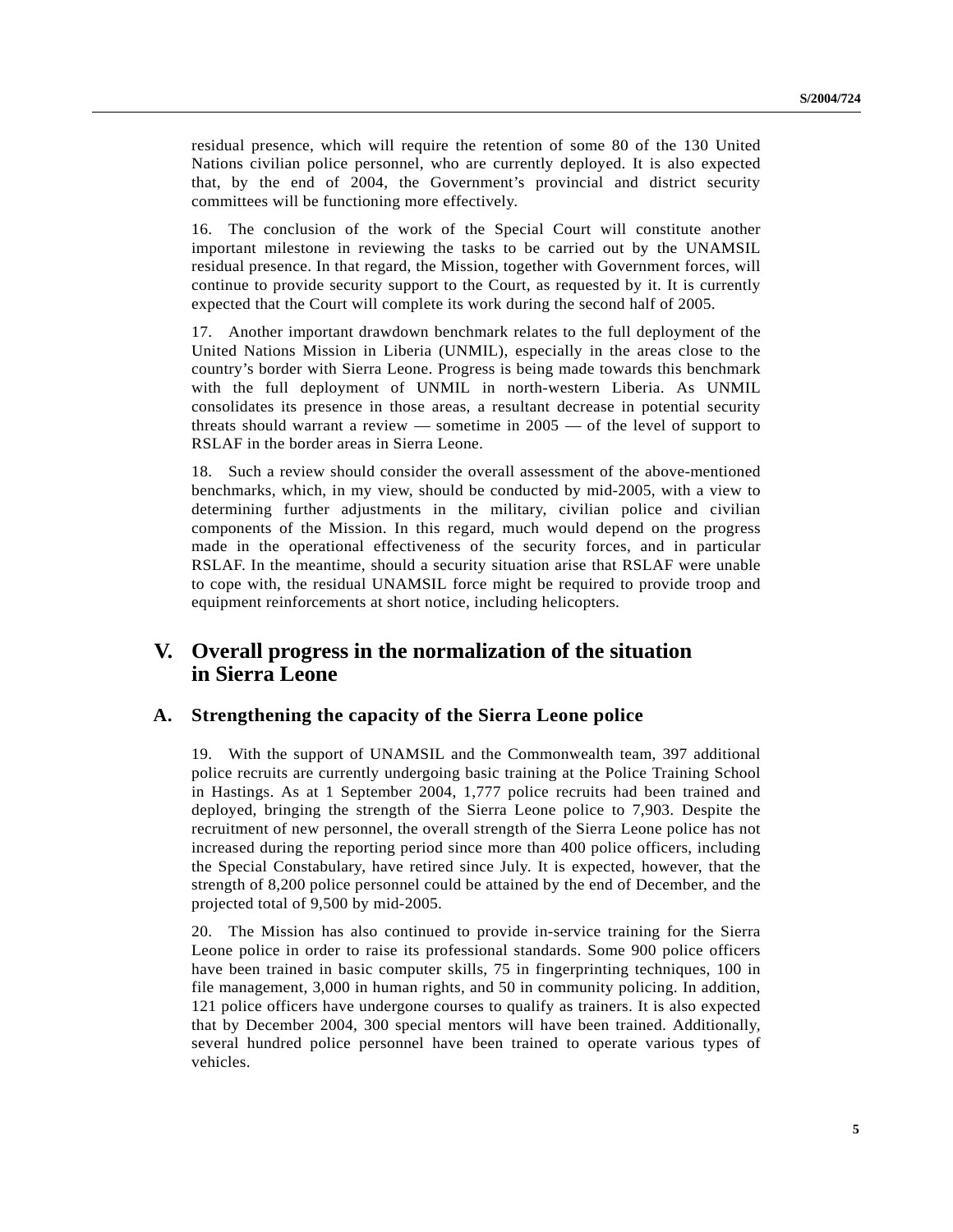21. With the assistance of the United Nations Development Programme (UNDP), UNAMSIL has completed the construction of police barracks in Koidu and Koindu in the Eastern Province. In addition, UNAMSIL continued to assist in the construction of barracks at Motema, Jendema, Makeni, Kamakwie, Tongo, Daru, Segbwema and Kailahun, also with UNDP funding. This project is expected to be completed by the end of 2004. The expansion of the Police Training School in Hastings, which is nearing completion, will allow for the simultaneous training of up to 600 police recruits. Meanwhile, the Bo and Makeni police training centres are fully operational, and it is envisaged that the Kenema regional training centre will be completed by December.

#### **B. Strengthening the capacity of the armed forces**

22. As described in paragraphs 12 to 14 above, the operational effectiveness of RSLAF remains insufficient. The shortfalls in equipment have been further exacerbated by the serious deterioration of the already dilapidated vehicle fleet and a paucity of spare parts. Vehicle availability in the armed forces currently stands at approximately 35 per cent of existing needs, and the serviceable vehicle fleet can operationally support only two infantry companies. In addition, many border patrols conducted by the Sierra Leone troops are deployed without full communications capacity. Cellular phones are often used as the primary form of communication at the operational level.

23. Many senior military officers acknowledge the primacy of the Sierra Leone police in maintaining law and order throughout the country. However, fundamental misconceptions persist and there is widespread frustration in RSLAF ranks over their not being assigned a more prominent role in State security. While RSLAF are generally well-prepared and closely mentored by IMATT, the armed forces have not yet obtained the resources or sustained financial support to be fully operationally effective. As a result, their morale needs to be improved considerably. The situation is compounded by the continuing public mistrust regarding the troops' loyalty to the Government.

24. In the meantime, RSLAF and IMATT have decided to focus on Pujehun and Kailahun districts in erecting barracks through Operation Pebu, as described in paragraph 14 above, with UNAMSIL providing assistance as needed. In addition to the recent contribution of £5.1 million by the United Kingdom to support the communication and logistical needs of the army, it is encouraging that the United Kingdom is also reviewing its contribution to Operation Pebu, with a possible provision of further financial support to speed up this important programme. This generous support from the United Kingdom is most helpful and other potential donors are strongly encouraged to give consideration to providing the much-needed assistance towards building the capacity of RSLAF, particularly in the cited areas of infrastructure and communications.

25. As announced by the Government in December 2003, a further reduction of 1,000 military personnel from RSLAF will commence on 1 January 2005, towards the planned goal of a strength of 10,500 personnel by 2007. There have been some public protests among military personnel against the expected downsizing. In collaboration with IMATT, UNAMSIL will continue its efforts to strengthen the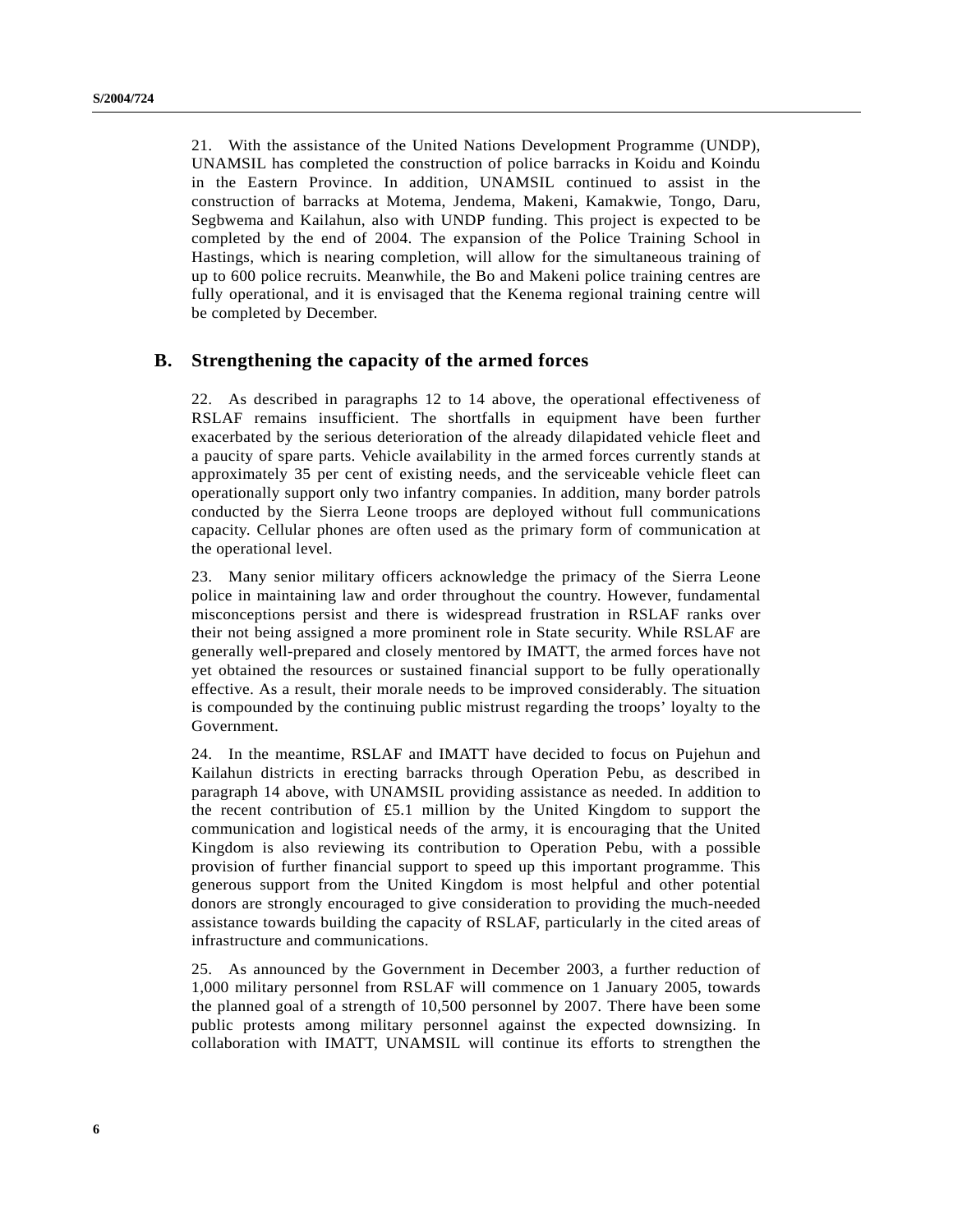capacity of RSLAF and will play an advisory role and provide training assistance to the armed forces in selected areas.

#### **C. Consolidation of State authority**

26. The Government has made significant strides in enhancing good governance in Sierra Leone through an ongoing process of decentralization of State administrative structures. The establishment of local councils nationwide is an important achievement towards the restoration of the system of local government. However, financial constraints and poor infrastructure are hindering the performance of local councils, including their provision of services to the local population.

27. The United Nations country team has established transitional support structures to assist the Government of Sierra Leone. In collaboration with the Decentralization Secretariat in the Ministry of Local Government and Community Development, these entities are redesigning developmental coordination mechanisms in the districts and identifying training needs for capacity-building of local councils with the aim of supporting them in creating district development plans for 2005. The United Nations transitional support teams are currently covering the areas of Bo, Pujehun, Moyamba, Kabala, Port Loko, Magburaka and Bonthe, with UNAMSIL providing office space for them.

#### **D. Reintegration of ex-combatants**

28. With the completion of the disarmament, demobilization and reintegration programme in Sierra Leone, the focus has now shifted from the target group of excombatants to young people in general. In this regard, UNAMSIL is collaborating with UNDP and other partners towards capacity-building aimed at implementing special programmes for young people. At the same time, in collaboration with the United Nations country team, UNAMSIL continues to encourage the ongoing community arms-for-development programme. The Mission also works closely with UNMIL and the United Nations Operation in Côte d'Ivoire (UNOCI) regarding the Sierra Leone ex-combatants who will be demobilized in Liberia and Côte d'Ivoire. At the same time, UNAMSIL is collaborating with the United Nations country team and the Government to ensure the earliest possible launching of programmes for the reintegration of any Sierra Leonean combatants who will be returning from Liberia. In the meantime, there is widespread concern in Sierra Leone about the security problems that many of these former combatants could pose should they opt to return outside an organized repatriation programme.

#### **E. Restoration of Government control over diamond mining**

29. The Government of Sierra Leone has continued to enhance its control over diamond mining. From January to July 2004, official exports of diamonds totalled \$81 million, compared with \$42 million during the same period in 2003. During the period under review, new diamond sites were identified around Kamakwie, which has prompted the influx of some 15,000 miners to the area in recent weeks (see paragraph 7 above). Although the discovery of new diamond sites is a source of much-needed employment, the movement of a large number of miners has posed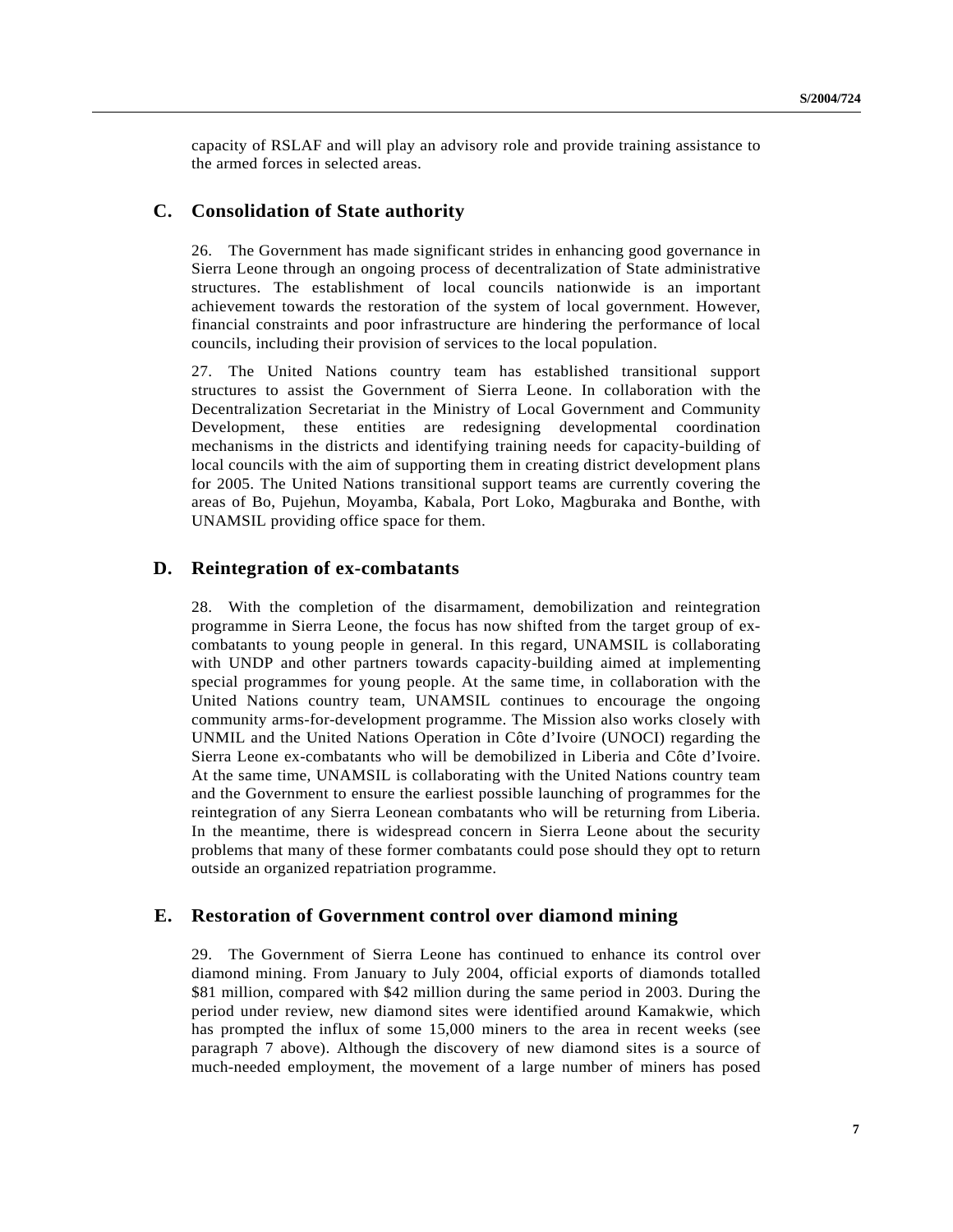new challenges. Given the proximity of the area to the border with Guinea and the security implications of such a massive influx of people from the east to the northern part of the country, the Government has deployed mining inspection officers, as well as additional Sierra Leone police officers, and has established registration offices to ascertain the identities of the new settlers and to help control the entry of foreigners into the area. UNAMSIL has also deployed its military personnel into the area to assist the Sierra Leone police in ensuring security.

### **VI. Human rights, national reconciliation and justice**

#### **A. Monitoring and promotion of human rights**

30. The human rights situation in Sierra Leone has gradually improved during the period under review as a result of the sustained training and sensitization efforts of UNAMSIL, in partnership with the Government and local human rights organizations. The justice system has gradually improved its performance with regard to respect for human rights by the police and prison authorities. On 30 July, the Sierra Leone Parliament passed an act establishing the National Human Rights Commission, based on a draft law jointly prepared by UNAMSIL and civil society groups. The Government is developing an implementation plan for the Commission. A Law Reform Commission has been established to review existing laws and to make recommendations for the repeal, amendment or re-enactment of new laws.

31. Notwithstanding the above, the entire justice system needs urgent reform to address the problems of the inadequate number of judges, magistrates and justices of the peace; the lack of access to current legislation and jurisprudence in codified form; respect for human rights in the administration of justice; and the lack of resources. The combined effect of these problems has resulted in a huge backlog of cases and prolonged detentions. Civil society in the country remains weak and needs continuing assistance to improve national capacity to promote and protect human rights.

32. The Mission has continued to draw the attention of the Government to persistent delays in criminal investigations and in the compilation and transfer of case files to court for appropriate judicial process. On 21 July, 64 former members of the Revolutionary United Front (RUF) and 33 of the so-called West Side Boys, who had been in detention in Pademba prison for over three years, rioted to protest yet another postponement of their court appearances. The Sierra Leone police brought the situation under control. Following this incident, on 21 August, the Government decided to release 16 of the West Side Boys following advice from the international community and as an indication of its willingness to meet internationally accepted standards of justice.

#### **B. Protection of children**

33. The Mission, in cooperation with UNICEF and child protection nongovernmental organizations in Sierra Leone, continues to engage with its counterparts in Liberia to ensure that the disarmament, demobilization and reintegration process in Liberia pays particular attention to the repatriation and reintegration of Sierra Leonean children associated with the Liberian fighting forces,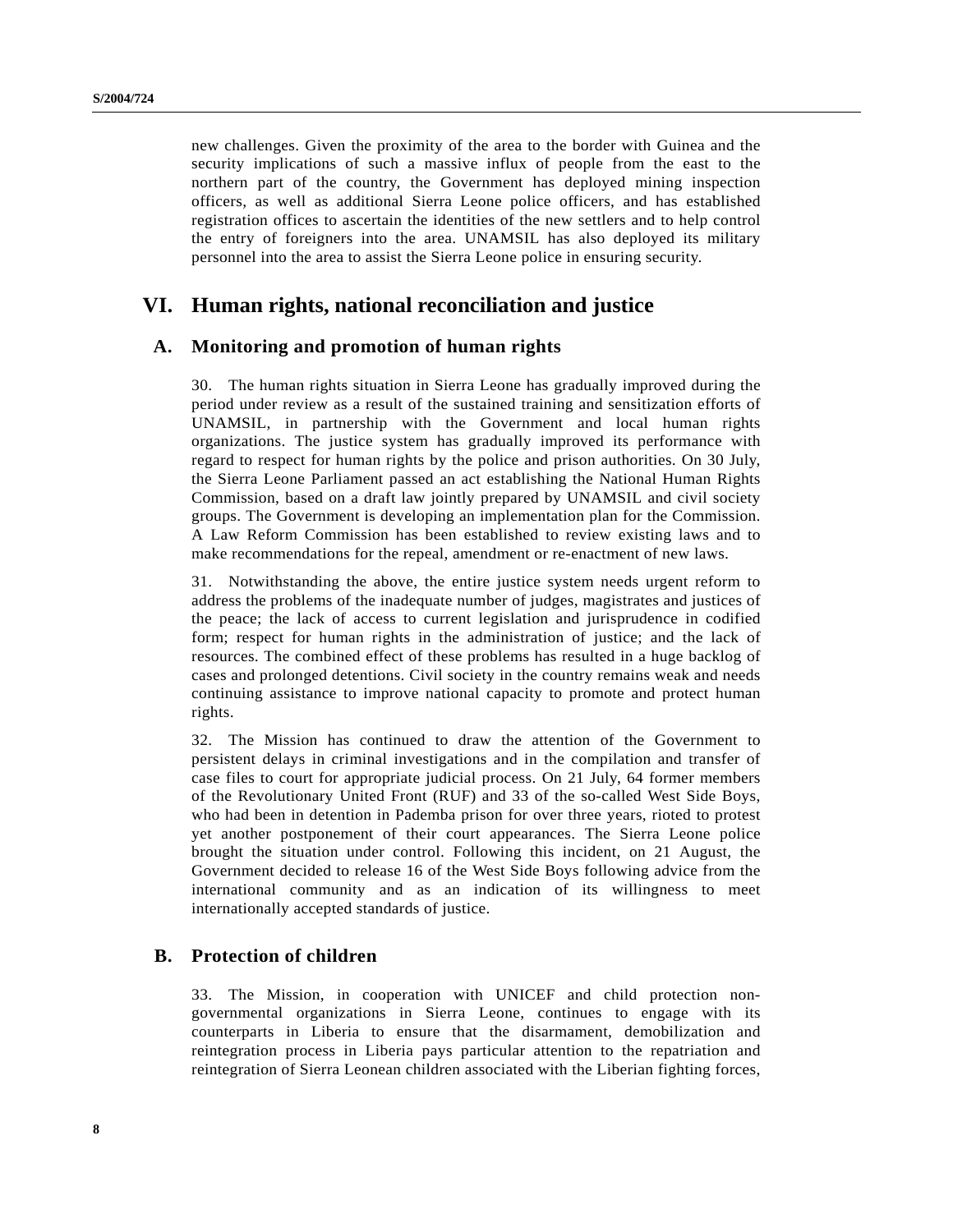as well as Liberian child ex-combatants currently in Sierra Leone. In this regard, the International Committee for the Red Cross has identified an initial group of Sierra Leonean children who were associated with the Liberian fighting forces, and has started the process of family tracing and reunification and their eventual reintegration into their communities.

34. At the request of the Government, UNAMSIL and UNICEF have also carried out a review of the juvenile justice system in Sierra Leone. It is anticipated that the recommendations of the review will assist the Government in strengthening the framework for the protection of children, particularly through the issuance of clearpractice directives by the Inspector General of Police and the Chief Justice to their respective organizations. These directives will serve as a temporary measure while comprehensive legislative reform is being carried out. UNAMSIL continues to support the national steering committee for child rights training for RSLAF and the Sierra Leone police, particularly in the development of training materials for the police. UNAMSIL and UNICEF also continue to support the National Commission for War-affected Children in the development of an effective operating concept for its trauma healing centres.

35. In the meantime, UNAMSIL, UNICEF and the Government are cooperating with child protection non-governmental organizations to address the growing problem of street children, through the use of existing mechanisms for family tracing and reunification. UNAMSIL and UNICEF are also providing technical advice to the Government in the preparation of its next report on the implementation of the Convention on the Rights of the Child and its optional protocols. UNICEF is also assisting in the drafting of a child rights bill. Also, in a joint initiative of UNAMSIL and UNICEF, a child-friendly version of the Truth and Reconciliation Commission report has been prepared and will be launched in the near future, together with the official report. In cooperation with the Special Court, UNAMSIL continues to advocate the protection of child witnesses during and following trials.

#### **C. Gender issues**

36. The Mission, in collaboration with its partners, has raised the profile of women's rights in Sierra Leone through sustained training and awareness-raising programmes. The newly established Law Reform Commission is working with the Ministry of Social Welfare, Gender and Children's Affairs to ensure that discriminatory laws against women are reviewed and brought into line with the Convention on the Elimination of All Forms of Discrimination against Women. The participation of women in the governance of the country is gradually increasing. In the meantime, the establishment of family support units in all district police stations has brought about additional protection and support for the victims of sex and gender-based violence, and has enabled more women to report cases of sexual abuse. The performance of the justice system is also improving in this regard, as evidenced by an increase in the number of convictions and the imposition of prison sentences for gender-based violence and related offences.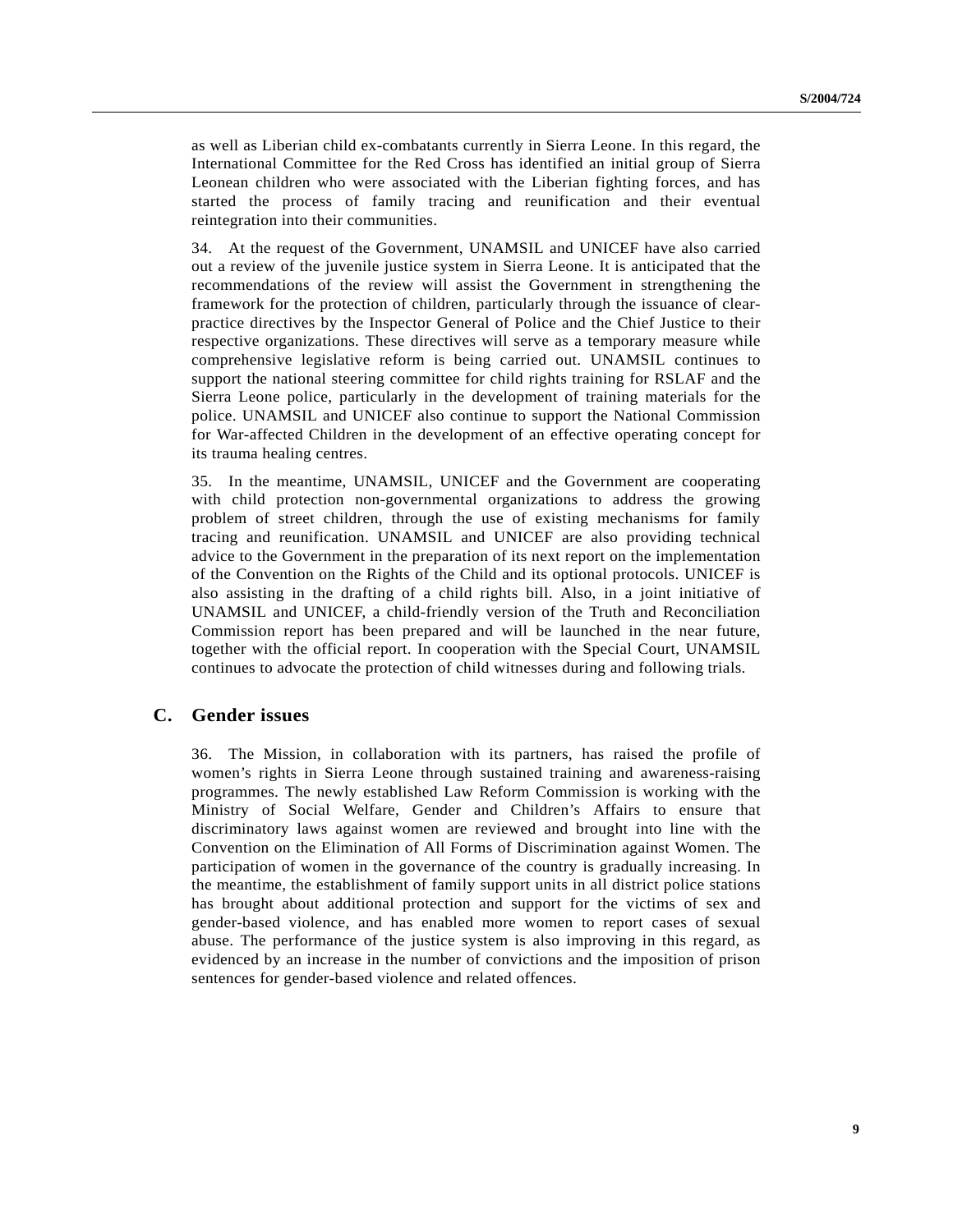#### **D. Truth and Reconciliation Commission**

37. The Truth and Reconciliation Commission has completed its operational mandate. Over 8,000 statements have been collected and documented on the issues, events and violations of human rights that occurred during the decade-long civil war in Sierra Leone. The final report of the Commission is expected to be released in September.

#### **E. Special Court for Sierra Leone**

38. Following the commencement on 3 July of the trial of the three members of the former Civil Defence Force (CDF), the Special Court for Sierra Leone continued with the trial of the three former RUF members, which opened on 5 July. The second session of the trial of the CDF members is scheduled to commence on 8 September, while the trial of members of the former Armed Forces Revolutionary Council (AFRC) is to begin at a later date. Meanwhile, the Government has authorized the Court to use the premises of the former Brookfields Hotel as additional temporary housing for witnesses.

39. In July 2004, the Special Court entered its third year of operation. The financial uncertainty under which the Special Court operated during the first two years owing to the shortfall in voluntary contributions has been temporarily addressed by the United Nations through the approval of a \$16.7 million contribution to fund the Court from July to December. At its fifty-ninth session, the General Assembly will receive my report providing information on the status of this contribution and I will seek approval for a further subvention grant for 2005. The budget for the third fiscal year of the Special Court amounts to approximately \$29 million.

40. The Court remained engaged in outreach activities, explaining its mandate and activities to the public and to officials from concerned State institutions, such as law enforcement officers. In addition to the ongoing sensitization campaign in Sierra Leone, the Registrar of the Court visited Liberia from 13 to 15 July to brief civil society, the National Transitional Government of Liberia, the National Transitional Legislative Assembly and UNMIL about the work of the Court, its role in Sierra Leone and how these responsibilities relate to Liberia.

41. The Special Court is also developing an exit strategy. To this end, the Registrar will hold a round of consultations with the management committee and the United Nations in September 2004.

### **VII. Humanitarian issues and national recovery**

42. The repatriation by the Office of the United Nations High Commissioner for Refugees (UNHCR) of Sierra Leonean refugees, mainly from Guinea and Liberia, was completed on 21 July 2004. Since the repatriation exercise began in 2001, UNHCR has repatriated 179,000 refugees, with 25,913 Sierra Leonean nationals repatriated in 2004. A further 92,000 refugees returned unassisted, and close to 15,000 Sierra Leonean nationals opted to stay in other countries and integrate into their host communities. The repatriation of Liberian refugees from Sierra Leone is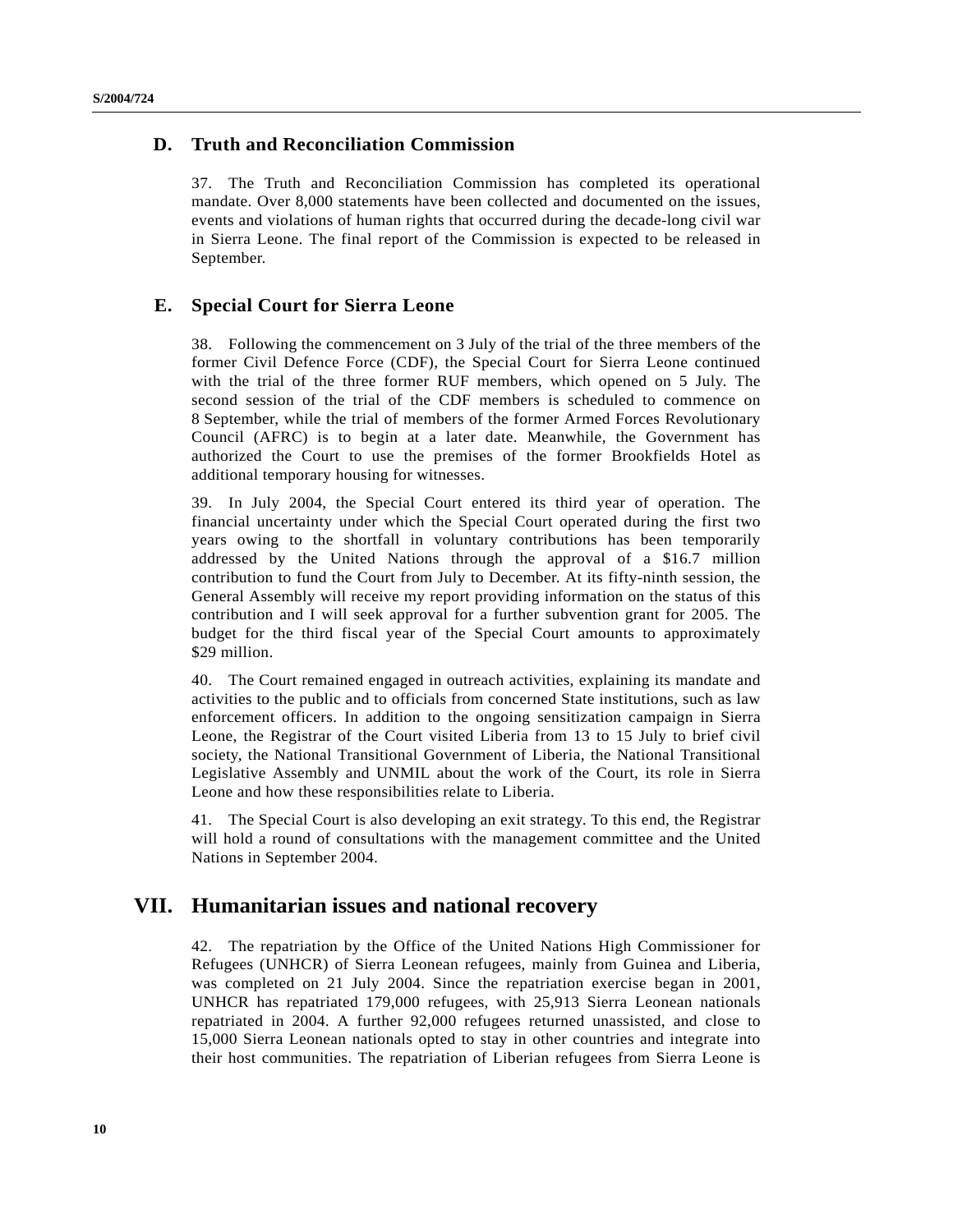scheduled to begin on 1 October 2004 and is expected to continue into 2006. Sierra Leone continues to host approximately 66,000 Liberian refugees, some 55,000 of whom are currently living in eight camps in the southern and eastern parts of the country, with the remaining 11,000 residing in urban centres and in the border areas of Kailahun and Pujehun districts. The United Nations transitional support teams are helping the Government to assist vulnerable communities by ensuring a durable reintegration of returning populations. The United Nations transitional support teams are also identifying needs and priorities in order to help ensure that relief activities are in line with longer-term development activities.

43. In the meantime, progress continues to be made in the education and health sectors. Programmes to increase the number of trained teachers are ongoing. At the start of the 2003/2004 academic year, approximately 50 per cent of primary school teachers required additional training. Primary school enrolment increased to 1,110,000 pupils during the 2003/2004 academic year, an increase of 15 per cent, which highlights the need for additional capacity to absorb the growing number of pupils. Health services have gradually improved, with functional referral hospitals in almost all districts. Notwithstanding the above, the health sector remains beset by capacity constraints, including shortages in qualified staff, and poor access to resources, medication and medical equipment. The establishment of nursing schools in the north and east of the country is expected to lead to an increase in the availability of qualified staff in those areas.

44. Programmes to prevent and reduce HIV/AIDS, which has a prevalence rate of 3.4 per cent in Sierra Leone, are gradually expanding. However, diagnostic facilities and counselling services for those infected remain limited owing to the lack of resources. Also, more needs to be done to raise awareness of the pandemic among vulnerable groups and medical personnel.

45. The need to maintain humanitarian monitoring and early warning mechanisms is crucial, especially in view of the drawdown of the Mission. While the Office for the Coordination of Humanitarian Affairs is phasing out of Sierra Leone, it will retain a humanitarian cell within the Office of the Deputy Special Representative/Resident Coordinator. A senior humanitarian affairs officer will provide advice on humanitarian issues to the Resident Coordinator and support the United Nations country team in drawing up humanitarian contingency plans for the future.

46. The state of the national economy, inflation and current exchange rates will require particular attention in 2004 and 2005. With petroleum prices continuing to rise in the first half of 2004 and subsequent increases in the prices of rice and other basic commodities, the national currency exchange rate has been under considerable pressure. The average inflation rate for the period from January to June reached 14.6 per cent. There has also been a sharp spike in domestic interest rates to approximately 10 per cent, from an average of 7 per cent in 2003. To ensure price stability, it will be necessary to further reduce the need for domestic bank financing of Government deficits through reduced recurrent spending.

47. Sustaining a high rate of real growth in gross domestic product (GDP) in Sierra Leone is likely to become more challenging as assistance for post-conflict needs is being scaled back by the donor community. New domestic investments, which are necessary for growth, could diminish if post-conflict emergency aid is not followed up by adequate longer-term donor assistance and development. Sustained high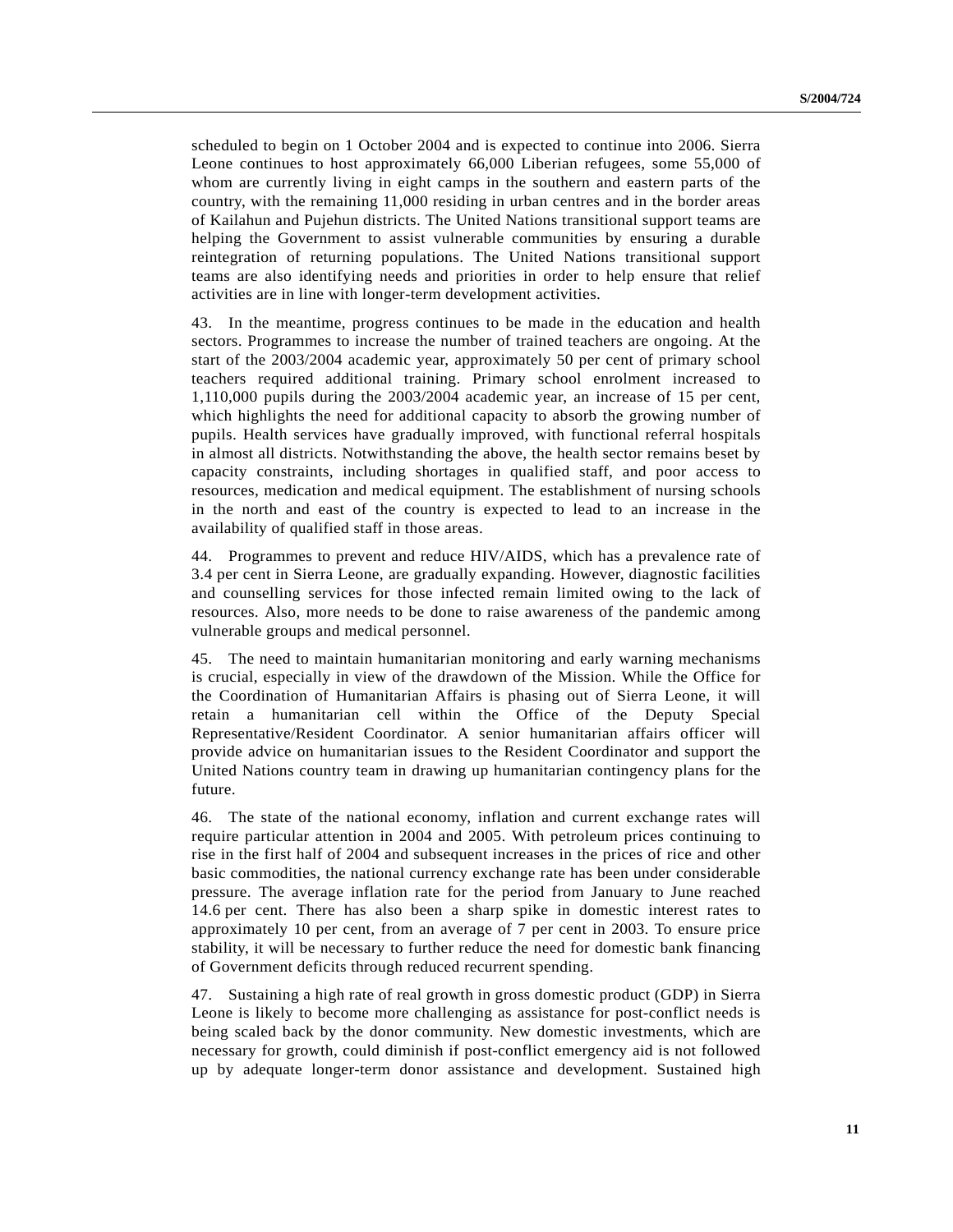growth in the future will also require continued policy reforms. In this context, key priorities for sound macroeconomic policies include: identification of Government strategies for poverty reduction through the poverty reduction strategy paper which outlines national priorities for poverty reduction; strengthening of the investment climate; implementation of the divestiture programme; trade reform; strengthening of property rights; and substantial reduction in corruption.

48. In the agricultural sector, the production of rice in the country increased to 82 per cent of the pre-war level, but this represents only 50 per cent of current domestic demand. Despite growth in agricultural production, Sierra Leone continues to rely heavily on imports to satisfy much of its staple food requirements. Continued high prices for food items, high unemployment and low levels of income have reduced access to food, which particularly affects women and children. Muchneeded growth in agriculture and trade is impeded by poor road networks, low productivity in traditional farming and inadequate budgetary support. There are still a high number of vulnerable chiefdoms, mostly located in the northern and eastern provinces.

49. It is expected that the draft poverty reduction strategy programme will be completed by the end of September 2004, for approval by the International Monetary Fund and the World Bank, and that the budget for key poverty reduction interventions will be completed in time for the Consultative Group meeting scheduled to be held in Paris in November 2004. It is also expected that, after completion of the national poverty reduction strategy, the current United Nations Development Assistance Framework will be revised so that it is aligned with and supports national priorities for poverty reduction.

### **VIII. Regional aspects**

50. The leaders of the countries members of the Mano River Union, namely, Guinea, Liberia and Sierra Leone, continued to exchange visits and held consultations during the reporting period. These developments have been helpful in improving bilateral relations among the three countries, as well as the prospects for the resuscitation of the Union structures. Bilateral consultations arising from the decisions of the Mano River Union Summit, held in Conakry in May 2004, continue to focus on cross-border issues and the subregional disarmament of combatants.

#### **Cooperation with other peacekeeping operations**

51. During the period under review, UNAMSIL, UNMIL and UNOCI have continued their efforts to establish mechanisms for cross-border and intermission cooperation. The three missions took part in the second regional meeting on the harmonization of disarmament, demobilization and reintegration programmes in West Africa, held in Dakar on 5 and 6 August 2004, under the auspices of the United Nations Office for West Africa. In addition to sharing information and experience in regard to current disarmament, demobilization and reintegration practices in the subregion, and especially those that impact upon security, discussions focused on formulating basic principles and guidelines for a regionally harmonized approach to disarmament, demobilization and reintegration in West Africa. Other key issues of joint focus pertained to national ownership of disarmament, demobilization and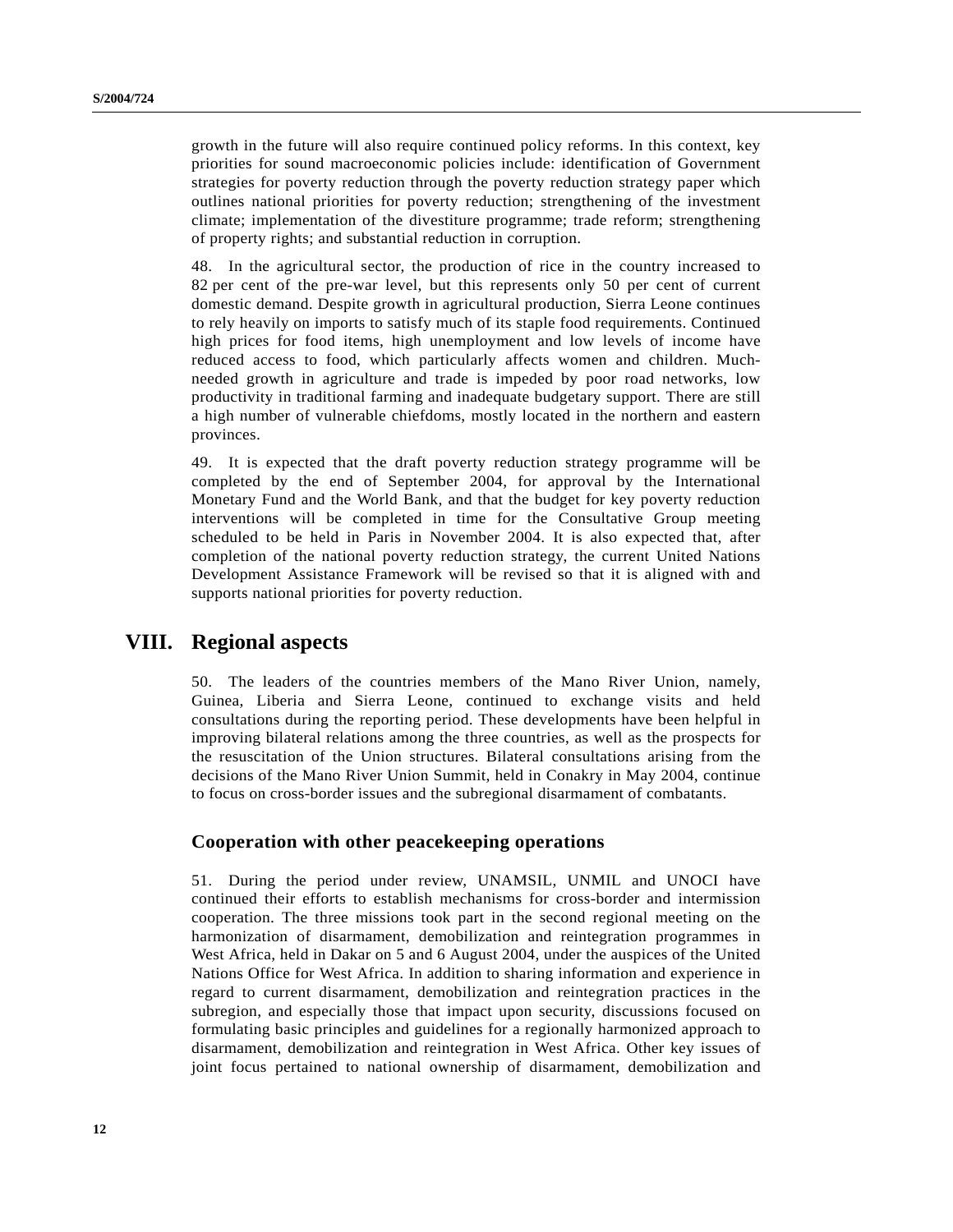reintegration programmes and the desirability of strong technical assistance within the national commissions for disarmament, demobilization and reintegration, the need to include disarmament, demobilization and reintegration programmes in a framework acceptable to all parties in peace agreements, the inclusion of women in peace negotiations and agreements, and the expansion of the arms-for-development programmes of UNDP to the post-conflict countries and to neighbouring States. The proliferation of weapons was also discussed with a view to devising practical recommendations on the most effective ways to minimize the negative regional effects of this problem. In the meantime, practical cooperation among the missions is continuing, especially in such areas as information-sharing, cross-border liaison, transfer of surplus assets and exchange of support personnel.

### **IX. Mission support issues**

52. On the administrative side, the focus has been on supporting the operations of UNAMSIL while simultaneously carrying out liquidation activities and establishing arrangements for a smooth transition to the UNAMSIL residual presence. For reasons of security and given the problems in finding a single suitable premises where all of the various UNAMSIL components could be located in Freetown, it would be preferable that UNAMSIL remain at its current headquarters location at the Mammy Yoko Hotel. In the meantime, the co-deployment of UNAMSIL civilian, military and civilian police personnel throughout the country as integrated administrative entities has been successful, to the mutual benefit of all components.

53. The implementation of the drawdown plan for UNAMSIL has created considerable additional tasks for the administrative component of the Mission, owing to the need to simultaneously conduct the repatriation, rotation and relocation of contingents and expansion of the transit camps for repatriation purposes. These activities have been undertaken during the rainy season when many roads are impassable and personnel had primarily to be transported using UNAMSIL air assets. Furthermore, during the reporting period, the Mission moved by trucks over 250 containers of contingent-owned equipment to the seaport.

54. The Mission has also handed over several of its camp sites to the Government of Sierra Leone. In addition, Government-owned premises, as well as schools, hospitals, community centres and religious buildings that were used by UNAMSIL, are being handed back to the appropriate authorities after most facilities were restored and upgraded where possible by the Mission.

55. Environmental protection is given particular attention in the areas that are being vacated. The Mission is ensuring that all United Nations and contingentowned equipment is disposed of in an environmentally friendly manner and that the local authorities issue certificates of clearance in this regard. In addition, UNAMSIL is working in close coordination with Headquarters to determine the best options available to dispose of the 23 armoured personnel carriers that were destroyed after being captured by RUF during the May 2000 crisis.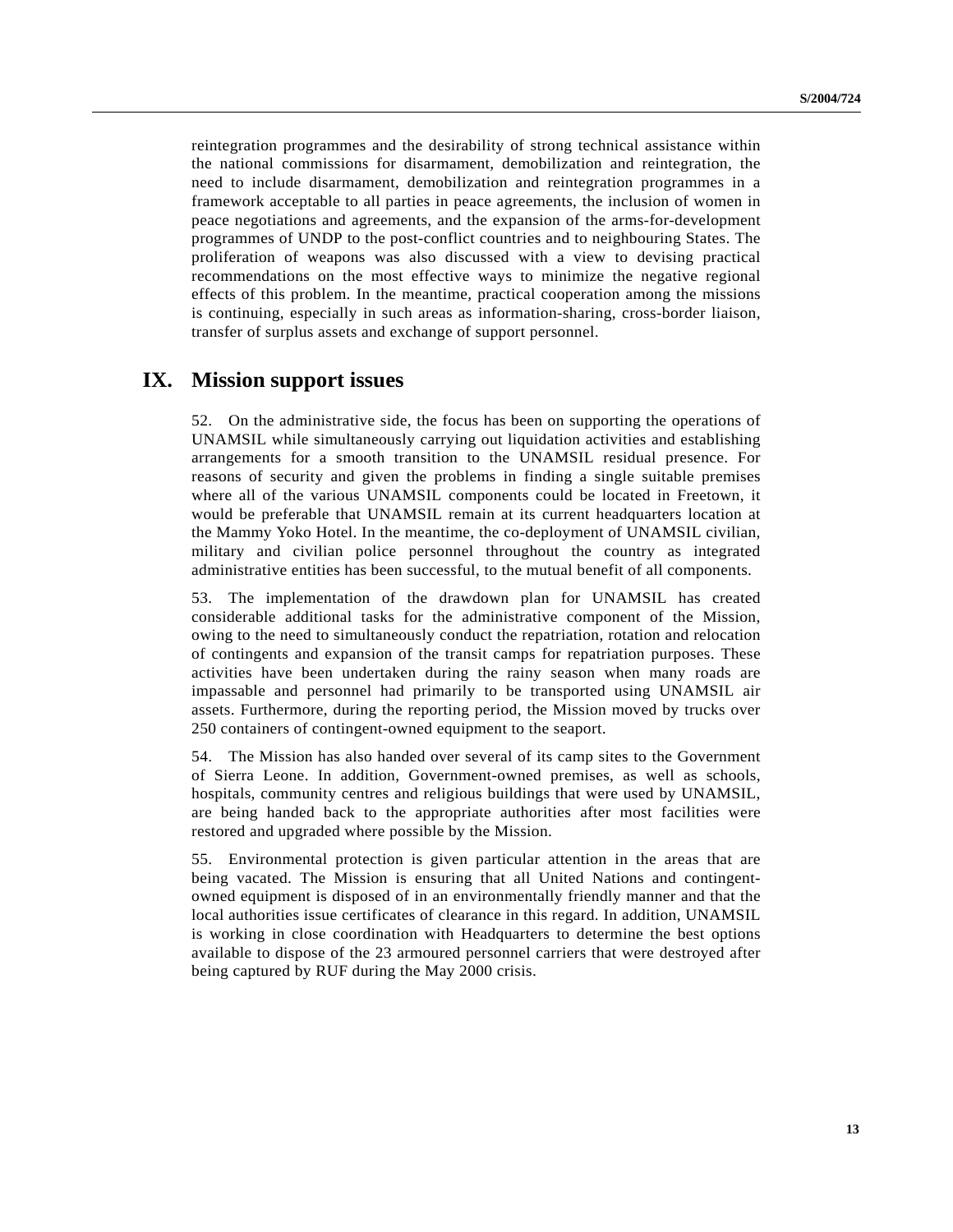### **X. Financial aspects**

56. The General Assembly, by resolution 58/308 of 18 June 2004, appropriated the amount of \$207.3 million gross for the maintenance of UNAMSIL for the period from 1 July 2004 to 30 June 2005. Pursuant to Security Council resolution 1537 (2004), a revised budget which reflects changed requirements for the same period has been prepared and submitted to the Assembly for its consideration during the main part of its fifty-ninth session.

57. As at 31 July 2004, unpaid assessed contributions to the special account for UNAMSIL amounted to \$140 million. The total outstanding assessed contributions for all peacekeeping operations at that date amounted to \$2,478.7 million.

### **XI. Observations and recommendations**

58. The overall gradual progress and stable political environment in Sierra Leone has continued to facilitate the consolidation of peace in the country. With the support of UNAMSIL and development partners, the Government of Sierra Leone has made significant progress towards accomplishing a number of benchmarks for the withdrawal of UNAMSIL. Notably, revenue from the export of diamonds has significantly increased as the capacity of the Government to monitor and control mining activities in the country has improved. The disarmament, demobilization and reintegration programme has been successfully completed and State authority is being consolidated, albeit not without difficulty. The overall environment has also permitted a slow increase in economic and commercial activity throughout the country.

59. Nevertheless, much remains to be done to achieve long-term stability and recovery, particularly with regard to the security sector. The lack of adequate logistical support and field accommodation continues to prevent the much-needed nationwide deployment of the Sierra Leone police, while RSLAF still remain a weak element. In particular, serious shortfalls in logistics and infrastructure have continued to hamper the operations of the army. In this regard, on 25 August, I sent letters to potential donors, drawing their attention to the need to provide urgent assistance to RSLAF, with an attachment containing a list of the equipment required by RSLAF. It is hoped that potential donors will give due consideration to contributing generously towards the enhancement of the capacity of RSLAF.

60. While considerable progress has been made towards national economic and social recovery, in order to sustain the peace consolidation process and to facilitate the smooth transition from recovery to sustainable development, continued support needs to be given to particularly vulnerable areas of the country so that all regions of Sierra Leone can benefit from the transition.

61. It is encouraging to note that the Government of Sierra Leone has continued to make concerted efforts towards promoting democratic governance, an important example of which was the recent establishment of local councils. However, there are a number of considerable challenges to be met as the Government strives to decentralize its administration. The administrative and service delivery capacity of the local councils is likely to be hampered by the lack of adequately trained staff, logistics and infrastructure. The assistance of the international community in this critical area remains vital.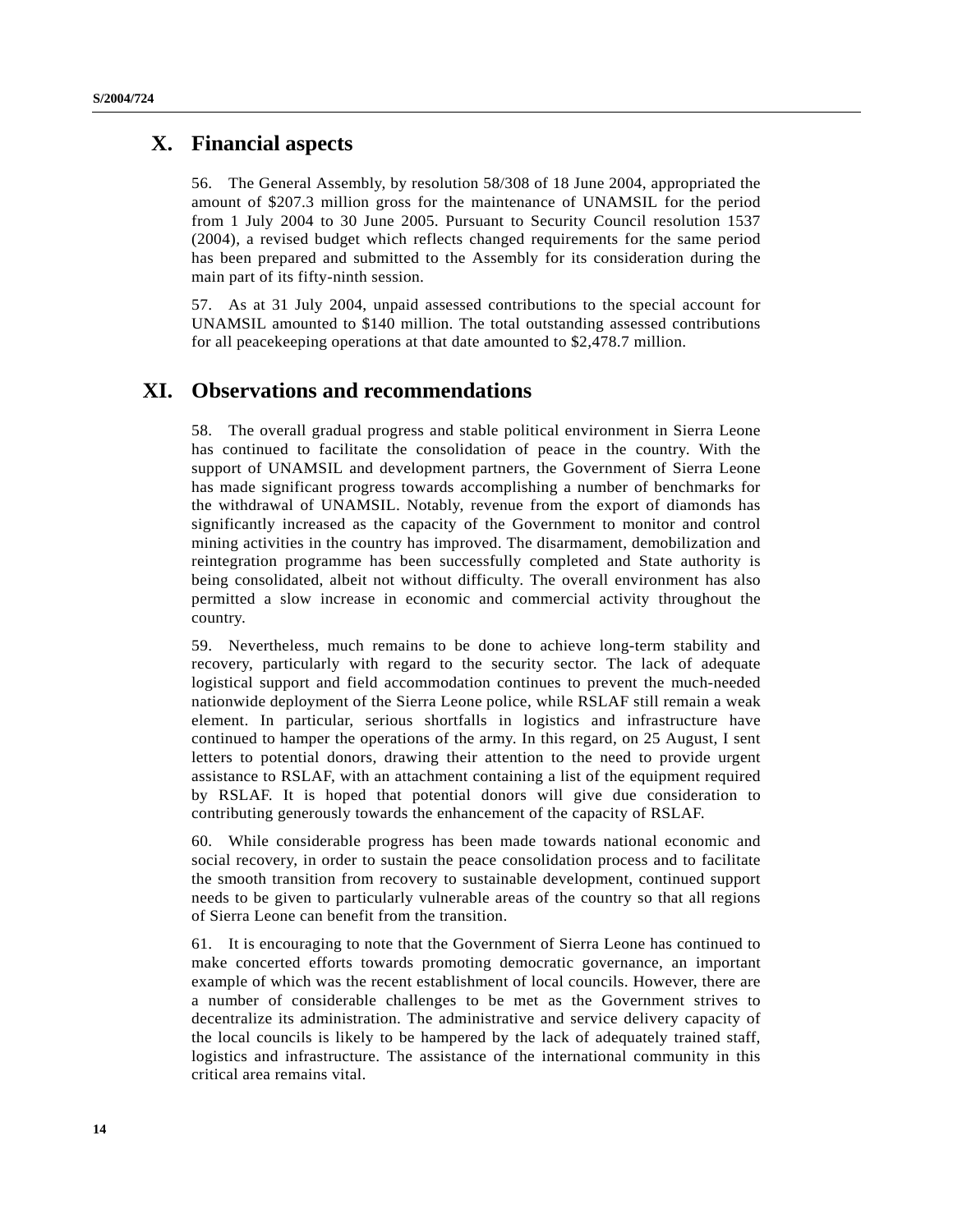62. Equally, the Government continues to face challenges in the restoration of the rule of law and the promotion of human rights. Penal and judicial reforms need to be undertaken if the judiciary is to contribute to ongoing efforts to address the residual aspects of the conflict. Poor socio-economic conditions, compounded by the high rate of youth unemployment, are factors that require urgent attention in order to preserve the current relative stability of the political and security environment in the country.

63. Despite the many remaining challenges described above, the ongoing efforts to stabilize Liberia are having a positive impact on the situation in the Mano River Union subregion. The recent efforts made by the Chairman of the National Transitional Government of Liberia, Gyude Bryant, to improve bilateral relations with neighbouring countries are highly commendable. Recent high-level contacts between Guinea and Sierra Leone with a view to identifying a solution to the territorial issue concerning the border town of Yenga are also promising. Leaders of the subregion are encouraged to continue building upon these positive developments and to undertake steps to enhance dialogue among the Mano River Union member States in order to revitalize the organization and ensure that it becomes an important instrument for promoting subregional security and stability.

64. In the meantime, and in order to continue with the gradual drawdown of UNAMSIL and to ensure a seamless transition from the current configuration of UNAMSIL to its residual presence in Sierra Leone, I recommend that the mandate of the Mission be extended for a period of nine months, until 30 June 2005. Such a residual presence will no doubt contribute to the further stabilization of the country and the subregion.

65. In conclusion, I should like to express my deep appreciation to the countries contributing troops and police, as well as to the Economic Community of West African States, donor countries, and the humanitarian and developmental community for their continued support for peace consolidation in Sierra Leone. I should also like to pay tribute to my Special Representative, Daudi Ngelautwa Mwakawago, as well as to all civilian and military personnel of UNAMSIL for the important contribution that they are making to the efforts to restore lasting peace in Sierra Leone.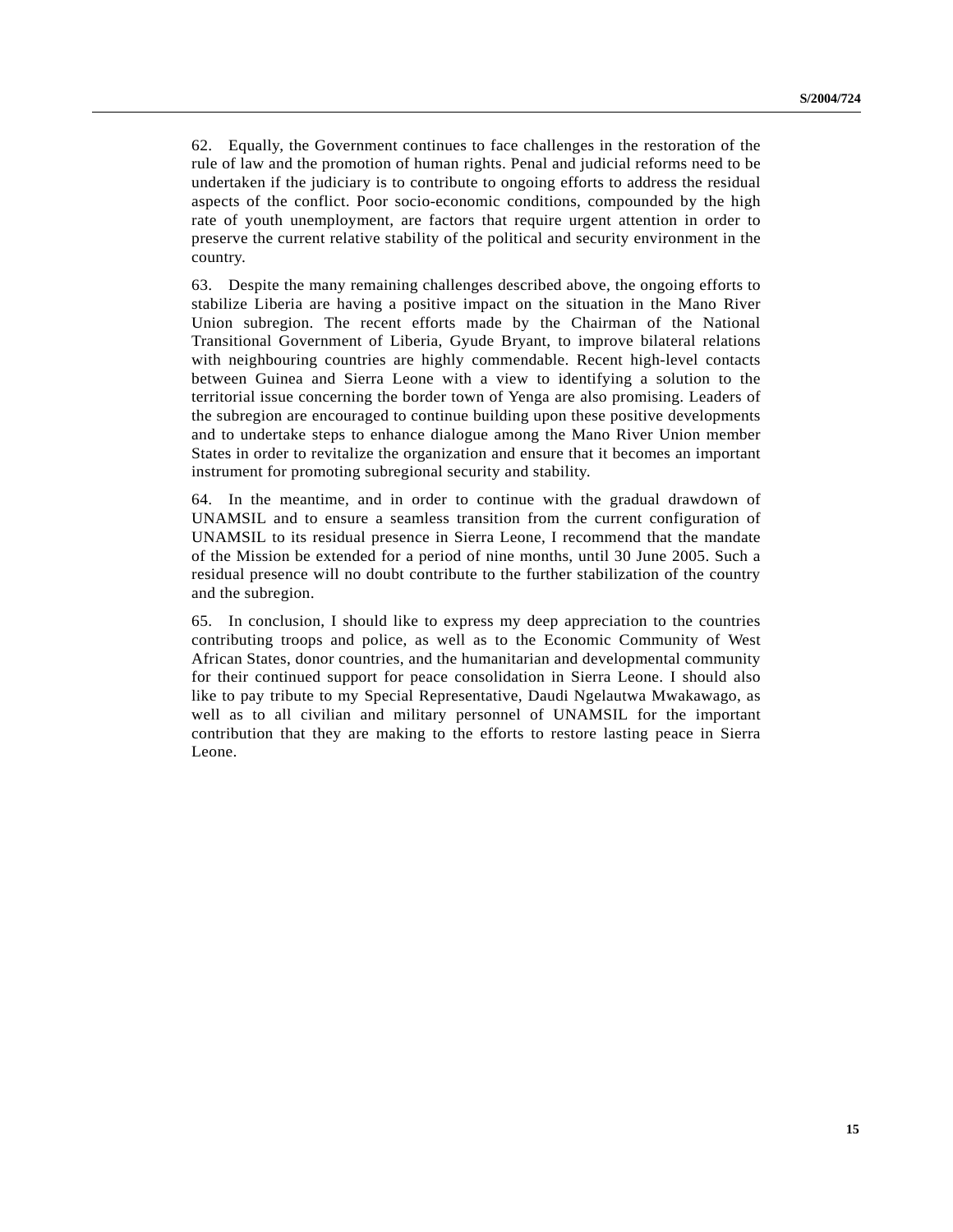## **Annex**

# **United Nations Mission in Sierra Leone: contributions as at 7 September 2004**

| Country                   | Military<br><i><b>Observers</b></i> | Staff<br>officers | Troops  | Civilian<br>police | Sector<br>headquarters<br>staff | Total          |
|---------------------------|-------------------------------------|-------------------|---------|--------------------|---------------------------------|----------------|
| Bangladesh                | 15                                  | 17                | 456     | $\sqrt{2}$         |                                 | 490            |
| Bolivia                   | 6                                   |                   |         |                    |                                 | 6              |
| Canada                    | 5                                   |                   |         | 6                  |                                 | 11             |
| China                     | 5                                   |                   |         |                    |                                 | 5              |
| Croatia                   | 10                                  |                   |         |                    |                                 | 10             |
| Czech Republic            | $\overline{4}$                      |                   |         |                    |                                 | $\overline{4}$ |
| Denmark                   | $\overline{2}$                      |                   |         |                    |                                 | $\overline{c}$ |
| Egypt                     | 10                                  |                   |         |                    |                                 | 10             |
| Gambia                    | 15                                  |                   |         | $\overline{4}$     |                                 | 19             |
| Germany                   |                                     |                   | 14      |                    |                                 | 14             |
| Ghana                     | $\boldsymbol{7}$                    | 9                 | 620     | 10                 |                                 | 646            |
| Guinea                    | 12                                  | $\mathbf{1}$      |         |                    |                                 | 13             |
| India                     |                                     |                   |         | $\,8\,$            |                                 | 8              |
| Indonesia                 | 10                                  |                   |         |                    |                                 | 10             |
| Jordan                    | 10                                  | $\overline{4}$    | 121     | $\overline{4}$     |                                 | 139            |
| Kenya                     | 11                                  | 10                | 1 0 0 6 | $\,8\,$            |                                 | 1 0 3 5        |
| Kyrgyzstan                | $\sqrt{2}$                          |                   |         |                    |                                 | $\overline{c}$ |
| Malawi                    |                                     |                   |         | $\overline{4}$     |                                 | 4              |
| Malaysia                  | 10                                  |                   |         | $\overline{4}$     |                                 | 14             |
| Mali                      | $\,$ 8 $\,$                         |                   |         |                    |                                 | 8              |
| Mauritius                 |                                     |                   |         | $\overline{c}$     |                                 | $\overline{c}$ |
| Namibia                   |                                     |                   |         | $\sqrt{2}$         |                                 | $\overline{c}$ |
| Nepal                     | 10                                  | $\overline{4}$    |         | $\overline{4}$     |                                 | 18             |
| New Zealand               | $\mathfrak{2}$                      |                   |         |                    |                                 | 2              |
| Nigeria                   | 9                                   | 13                | 1550    | 8                  | 55                              | 1 635          |
| Norway                    |                                     |                   |         | $\sqrt{2}$         |                                 | $\overline{c}$ |
| Pakistan                  | 15                                  | 16                | 3780    | $\sqrt{2}$         | 41                              | 3 8 5 4        |
| <b>Russian Federation</b> | 15                                  | $\overline{4}$    | 110     | $\mathbf{1}$       |                                 | 130            |
| Senegal                   |                                     |                   |         | $\epsilon$         |                                 | 6              |
| Slovakia                  | $\sqrt{2}$                          |                   |         |                    |                                 | $\sqrt{2}$     |
| Sri Lanka                 |                                     |                   |         | $\epsilon$         |                                 | $\epsilon$     |
| Sweden                    | 3                                   |                   |         | $\overline{4}$     |                                 | 7              |
| Thailand                  | 5                                   |                   |         |                    |                                 | $\sqrt{5}$     |
| Turkey                    |                                     |                   |         | $\tau$             |                                 | 7              |
| Ukraine                   | $\mathfrak s$                       | $\overline{4}$    | 631     |                    |                                 | 640            |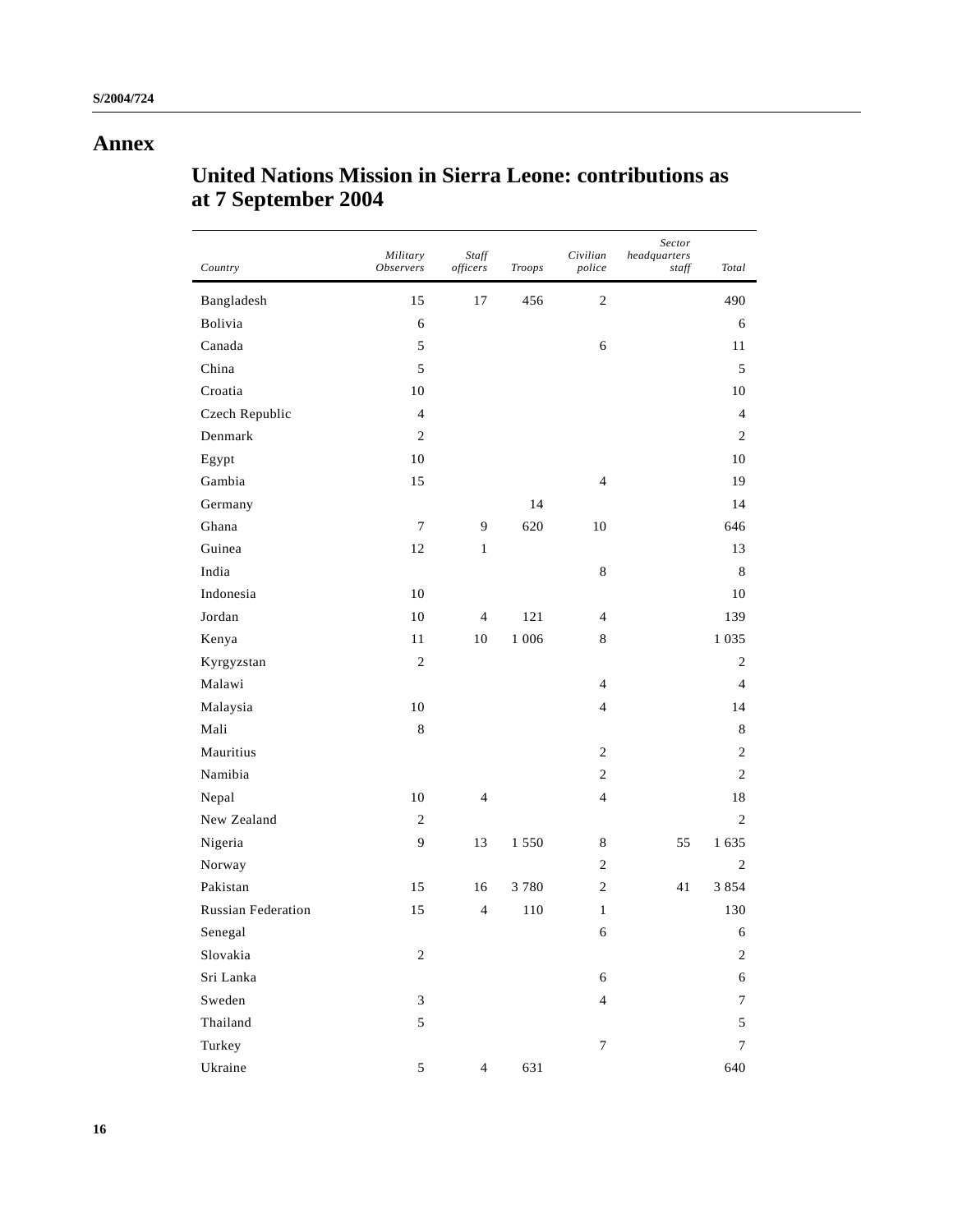| Country                                                    | Military<br><i><b>Observers</b></i> | Staff<br>officers | Troops  | Civilian<br>police | Sector<br>headquarters<br>staff | Total |
|------------------------------------------------------------|-------------------------------------|-------------------|---------|--------------------|---------------------------------|-------|
| United Kingdom of Great<br>Britain and Northern<br>Ireland | 15                                  | 6                 |         | 10                 |                                 | 31    |
| United Republic of<br>Tanzania                             | 11                                  |                   |         |                    |                                 | 11    |
| Uruguay                                                    | 11                                  |                   |         |                    |                                 | 11    |
| Zambia                                                     | 10                                  | $\overline{4}$    |         | 10                 |                                 | 24    |
| Zimbabwe                                                   |                                     |                   |         | 6                  |                                 | 6     |
| <b>Total</b>                                               | 255                                 | 92                | 8 2 8 8 | <b>120</b>         | 96                              | 8851  |